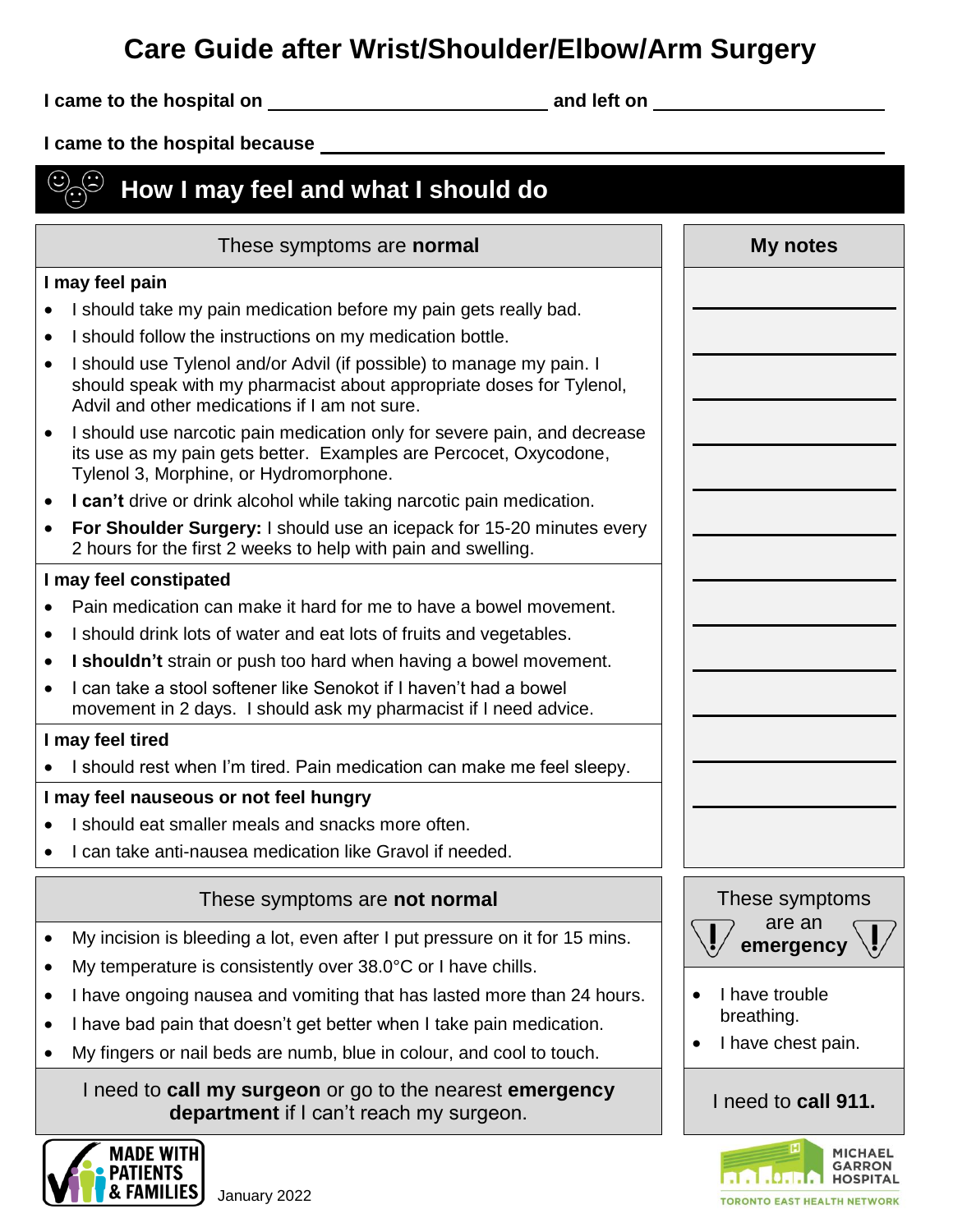# **How I should care for my arm My notes**

- I should keep my arm elevated to help with swelling. I should put a pillow under my elbow when I'm sleeping or sitting to give support.
- I should keep my bandage dry and clean. If I'm told to take the bandage off. I should keep my incision dry.
- If I smoke, I should cut down on smoking to improve healing.
- If I have diabetes, I should continue monitor my sugar levels.
- **I shouldn't** do any lifting, pushing or pulling with my arm unless instructed to do so.
- I may require physiotherapy. Instructions will be provided to me at my next appointment.

#### **If I have a cast**

- I should watch for signs of poor circulation: fingers or nail beds that are numb, blue in colour, and cold to touch.
- I should keep my cast clean and dry and not put anything inside of it.

### **If I had shoulder surgery**

- I can remove the dressing 2-3 days after surgery. I still need to cover my incision when I'm bathing to keep it dry.
- A little bleeding is normal. I can change my dressing. I will be shown how to do this before I leave the hospital.

# **How my activities will change**

#### **Showering**

• I can shower 48 hours after my surgery but I need to keep my bandage and incision dry. I should cover the area with plastic bag to keep it dry. If my cast gets wet, I will have to contact the Fracture Clinic to change it by calling 416-469-6384.

#### **Exercise and physical activity**

- I should practice deep breathing to keep my lungs healthy.
- I should go for walks often. I should rest and take a break when I need one.
- **I shouldn't** lift or carry anything with the arm I had surgery on until my surgeon says it's ok.
- I should do these exercises if my bandage or cast isn't in the way:
	- Opening and closing my fingers.
	- Bending and straightening my wrist, hand, or elbow.
	- Bending my neck forward, backward, and to each side.

#### **Eating**

• I can eat normally the day after my surgery.

#### **Taking medications**

• I should take my regular medications starting the day after my surgery, unless my surgeon has told me not to.